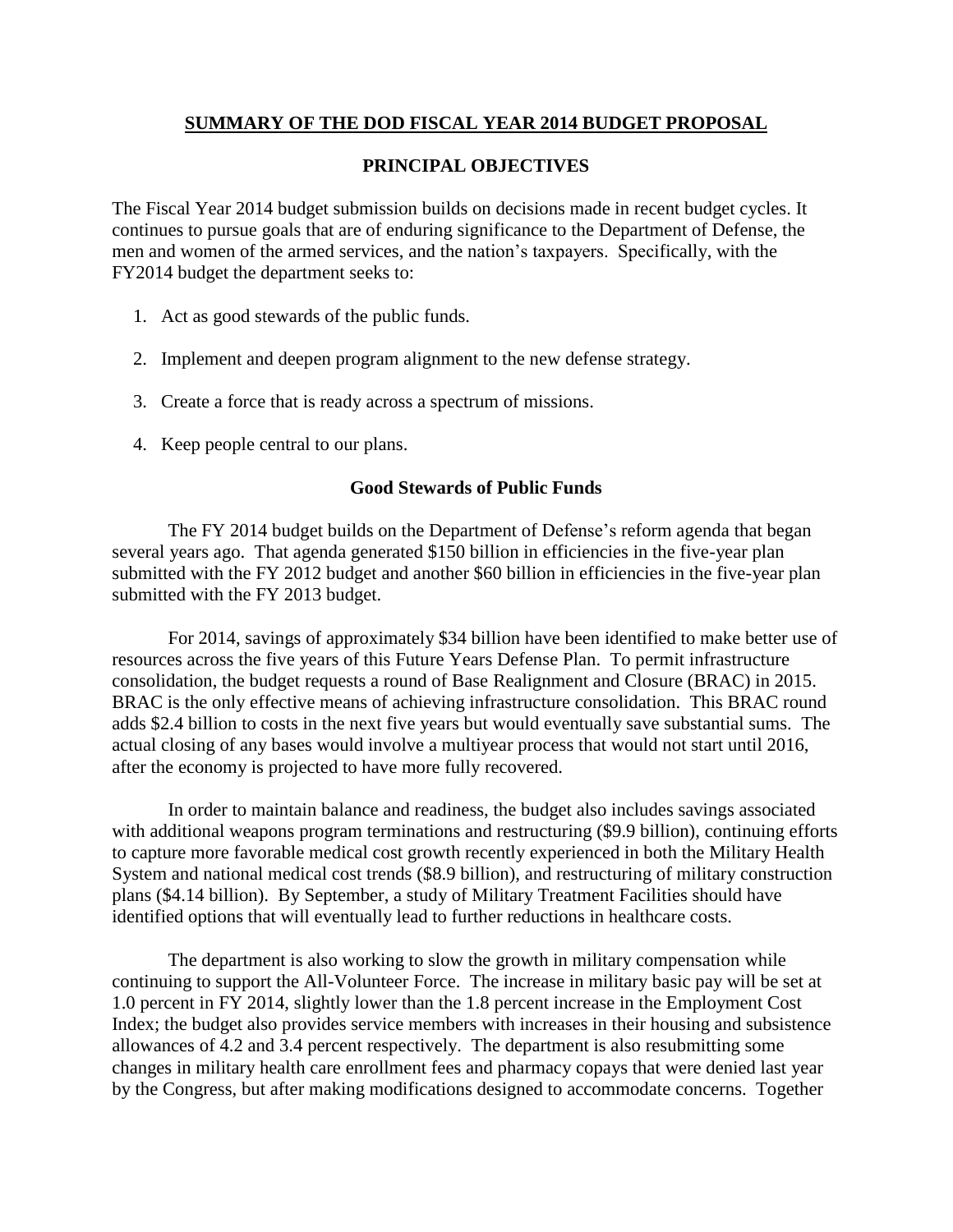these initiatives reduce costs by \$1.4 billion in FY 2014 and a total of \$12.8 billion in FY 2014- 2018.

To make better use of America's defense dollars, the department continues to pursue its commitment to effective financial management controls. The overall objective is unchanged – to provide decision makers with accurate, reliable, and relevant financial information and to ensure that all DoD financial statements are audit-ready by the end of FY 2017, with budget statements audit-ready by the end of FY 2014.

The department continues to pursue its Better Buying Power (BBP) initiative. BBP 2.0 will further the department's commitment to continuous process improvement in acquisitions.

#### **Implementing and Deepening Program Alignment to the New Defense Strategy**

The FY 2014 budget will further implement the department's new strategic guidance, "Sustaining U.S. Global Leadership: Priorities for 21<sup>st</sup> Century Defense," which was published in January 2012.

FY 2014 spending will continue the transition to a smaller, leaner force – one of the key goals of the new strategy. By the end of FY 2014, the department will have completed almost two-thirds of the planned reductions in end strength for ground forces. The department will also pursue retirements of ships and aircraft, including resubmitting some proposals that were denied last year by Congress.

The proposed budget provides funds to support key aspects of the initiative to rebalance posture and presence to emphasize the Asia/Pacific region and the Middle East. In the Asia-Pacific, funds are included for hardening of airfields, protection of critical strike capabilities such as bombers and F-22 squadrons, and developing Guam as a strategic hub. Funding is also requested to support strengthening and deepening partnerships in the Asia-Pacific.

The FY 2014 request supports investments in technology needed to meet future threats and to maintain a competitive edge. Funding will support continued development of three variants of the F-35 (\$8.4 billion), new ship construction (\$10.9 billion), missile defenses (\$9.2 billion), and continued development of a new penetrating bomber (\$379 million). Other critical investments include cyberspace operations (\$4.7 billion), space capabilities (\$10.1 billion), and new technology in intelligence, surveillance, and reconnaissance assets (\$2.5 billion). In response to threats from North Korea and Iran, the department is enhancing defense of the homeland against ballistic missiles by taking steps to increase the number of Ground Based Interceptors and upgrade the missile field at Fort Greely, Alaska.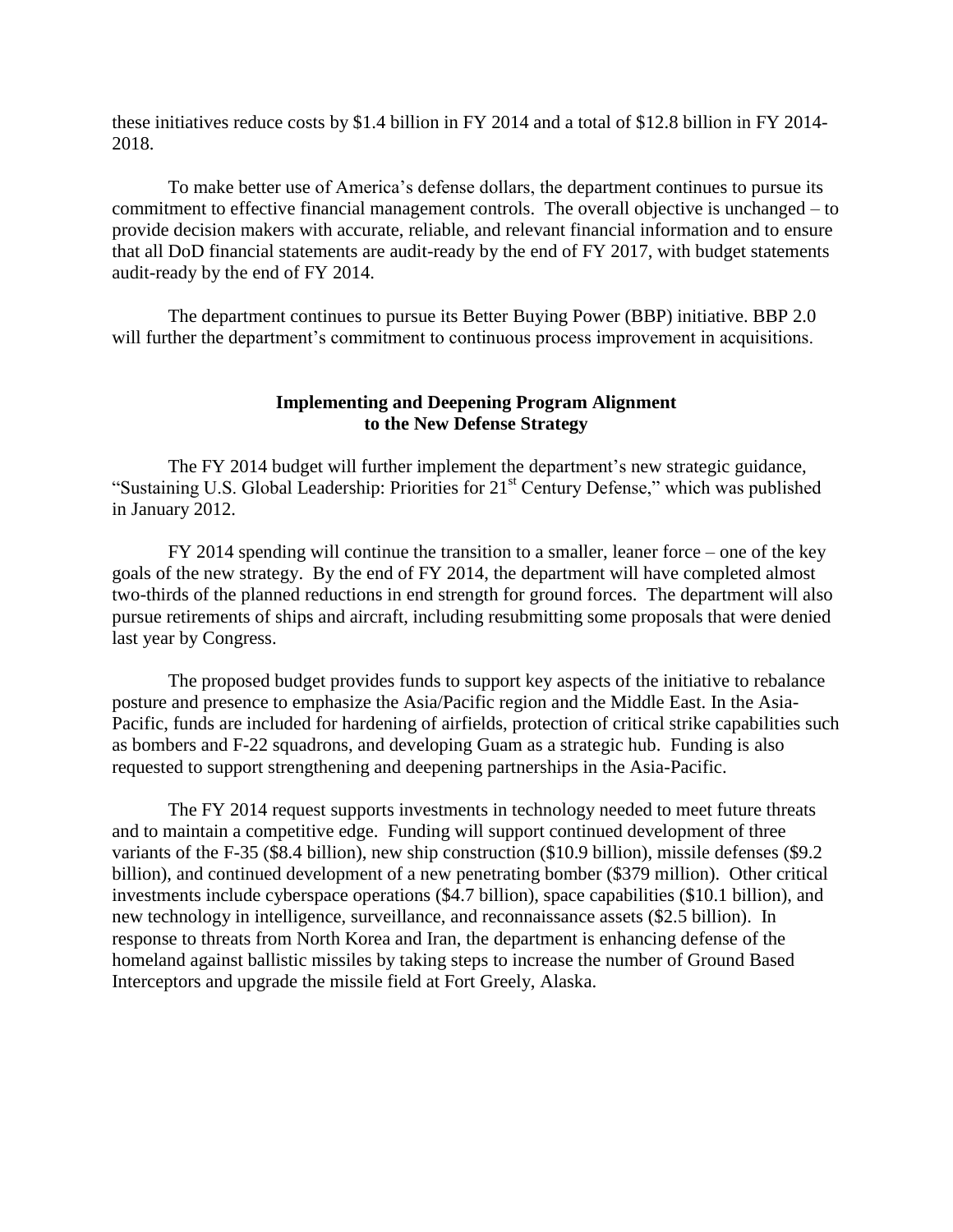#### **Seek a Ready Force**

The FY 2014 budget request supports efforts to establish a new readiness posture for the post-Afghanistan period. More specifically:

- The Army seeks regionally aligned forces, trained for decisive action
- The Marine Corps seeks crisis response, full spectrum training, and reconstituting in stride
- The Navy seeks full spectrum training while maintaining ongoing presence operations
- The Air Force sets a course to restore full spectrum readiness
- The Special Operations Command strives for full spectrum, global capabilities and regional expertise

Despite the critical importance of this goal, sequestration cuts in FY 2013 – combined with issues related to funding of wartime operations – place it in jeopardy. The large shortfalls in FY 2013 operating funds will force the Military services to shut down training for some units, which will seriously harm readiness. Unless sequestration is replaced soon, the degraded readiness in FY 2013 may leave the military unable to meet its readiness goals for FY 2014.

## **People Are Central**

Because the All-Volunteer Force is central to a strong U.S. military, the FY 2014 budget continues to provide for the care of service members and their families.

The FY 2014 proposed budget includes a 4.2 percent average rate increase in Basic Allowance for Housing (BAH) to \$21 billion and a 3.4 percent increase in Basic Allowance for Subsistence (BAS) to \$5 billion. The FY 2014 budget also contains \$49.4 billion to fully fund the Military Health System and to continue providing high-quality care to military personnel on active duty, their dependents, and retirees.

DoD's budget request also seeks \$8.5 billion in family support – for DoD schools, commissaries, counseling, child care, and other programs. In addition, the department will continue to invest in critical programs such as assistance to help veterans transition to civilian life, wounded warrior care, suicide prevention, and sexual assault prevention and response.

#### Attached Summary Chart:

• FY 2014 President's Base Budget by Accounts and Military Departments